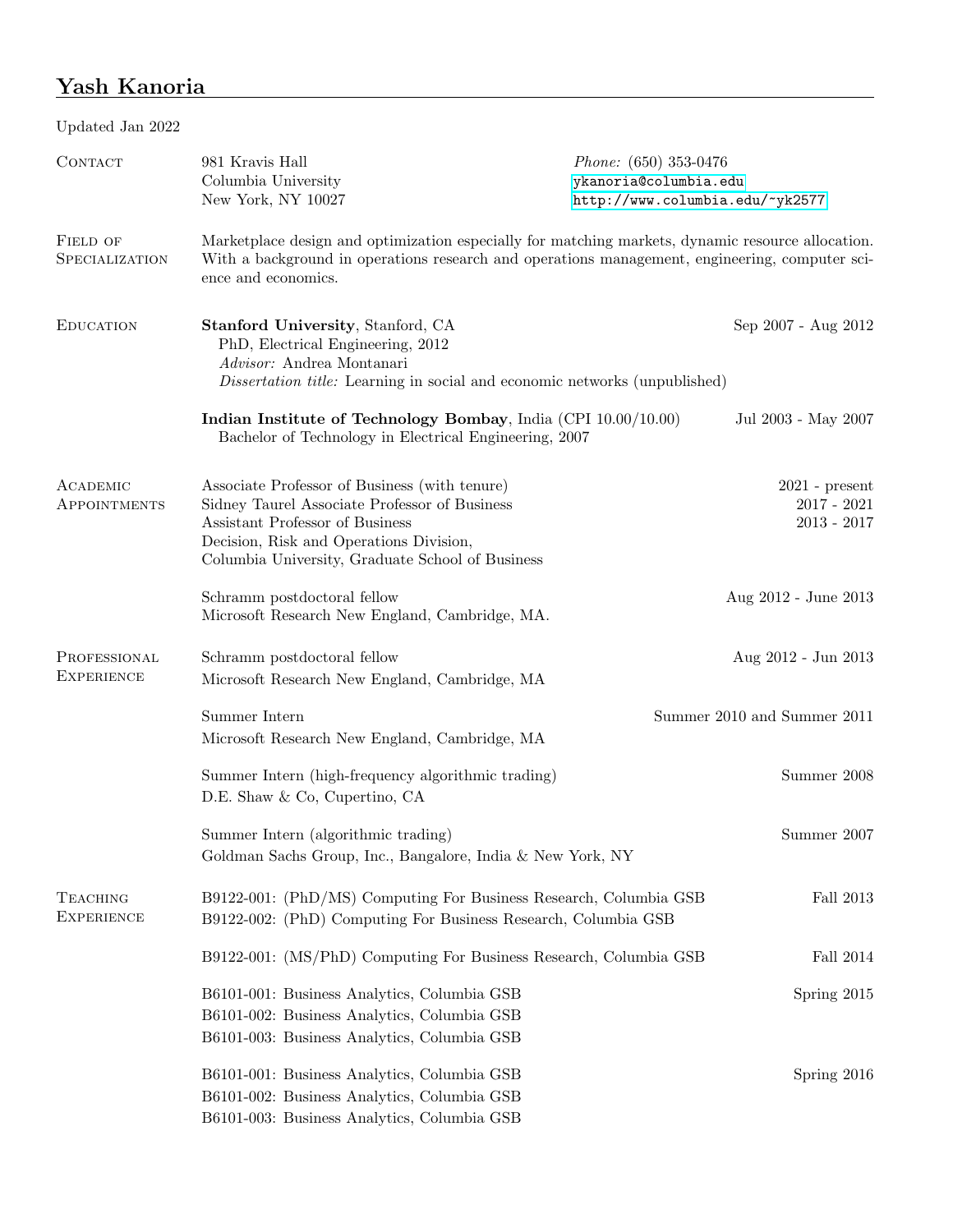|                                                     | B6101-001: Business Analytics, Columbia GSB<br>B6101-002: Business Analytics, Columbia GSB<br>B6101-003: Business Analytics, Columbia GSB<br>B9135-001: (PhD) Engineering Online Matching Markets, Columbia GSB                                                                            | Spring 2017      |  |
|-----------------------------------------------------|--------------------------------------------------------------------------------------------------------------------------------------------------------------------------------------------------------------------------------------------------------------------------------------------|------------------|--|
|                                                     | B6101-001: Business Analytics, Columbia GSB<br>B6101-003: Business Analytics, Columbia GSB<br>B6101-006: Business Analytics, Columbia GSB<br>B6101-007: Business Analytics, Columbia GSB                                                                                                   | Fall 2017        |  |
|                                                     | B9137-001: (PhD) DRO Topics Seminar                                                                                                                                                                                                                                                        | <b>Fall 2018</b> |  |
|                                                     | B5101-001: Business Analytics, Columbia GSB<br>B5101-002: Business Analytics, Columbia GSB<br>B5101-003: Business Analytics, Columbia GSB                                                                                                                                                  | Spring 2019      |  |
|                                                     | B9144-001: (PhD) Statistical Physics, Markets and Algorithms, Columbia GSB                                                                                                                                                                                                                 | Fall 2019        |  |
|                                                     | B5101-003: Business Analytics, Columbia GSB<br>B5101-004: Business Analytics, Columbia GSB<br>B9137-001: (PhD) DRO Topics Seminar                                                                                                                                                          | Spring 2020      |  |
|                                                     | B9148-001: (PhD) Frontiers in Online & Random Optimization                                                                                                                                                                                                                                 | Fall 2021        |  |
|                                                     | B5101(4 sections): Business Analytics, Columbia GSB                                                                                                                                                                                                                                        | Spring 2022      |  |
| DOCTORAL<br><b>DISSERTATION</b><br><b>COMMITTEE</b> | Pengyu Qian, Assistant Professor at Purdue Krannert School of Business, (PhD advisor.)<br>• Dissertation: Online Decision Making in Networked Marketplaces. (2021).                                                                                                                        |                  |  |
| <b>SERVICE</b>                                      | Jiaqi Lu, Assistant Professor at CUHK Shenzen School of Data Science, (PhD advisor.)<br>• Dissertation: Managing Stochastic Uncertainty in Dynamic Marketplaces. (2021).                                                                                                                   |                  |  |
|                                                     | Amine Allouah, Research Scientist at Facebook Research, Core Data Science team. (Dissertation<br>Committee Member.)<br>• Dissertation: <i>Optimal Auctions and Pricing with Limited Information.</i> (2019).                                                                               |                  |  |
|                                                     | Francisco Castro, Assistant Professor, Anderson School of Management, UCLA (from Fall 2020,<br>currently postdoc at Uber). (Dissertation Committee Member.)<br>• Dissertation: The Operations and design of markets with spatial and incentive considerations.<br>(2019).                  |                  |  |
|                                                     | Irene Lo, Assistant Professor, Management Science & Engineering, Stanford University (from Fall<br>2019, currently postdoc in Stanford Economics with Al Roth). (Mentor and coauthor on job market<br>paper).<br>• Dissertation: <i>Designing and Optimizing Matching Markets.</i> (2018). |                  |  |
|                                                     | • Received faculty job offers from Cornell Tech, MIT Sloan OR, Georgiatech, and other places,<br>besides Stanford.                                                                                                                                                                         |                  |  |
|                                                     | Vashist Avanadhula, Research Scientist, Core Data Science, Facebook. (Dissertation Committee<br>Member.)                                                                                                                                                                                   |                  |  |

Dissertation: The MNL-Bandit Problem: Theory and Applications. (2018).

Itai Feigenbaum, Assistant Professor of Mathematics and Computer Science, City University of New York, Lehman College. (Coauthor and Dissertation committee member.)

Dissertation: Optimization in strategic environments. (2016).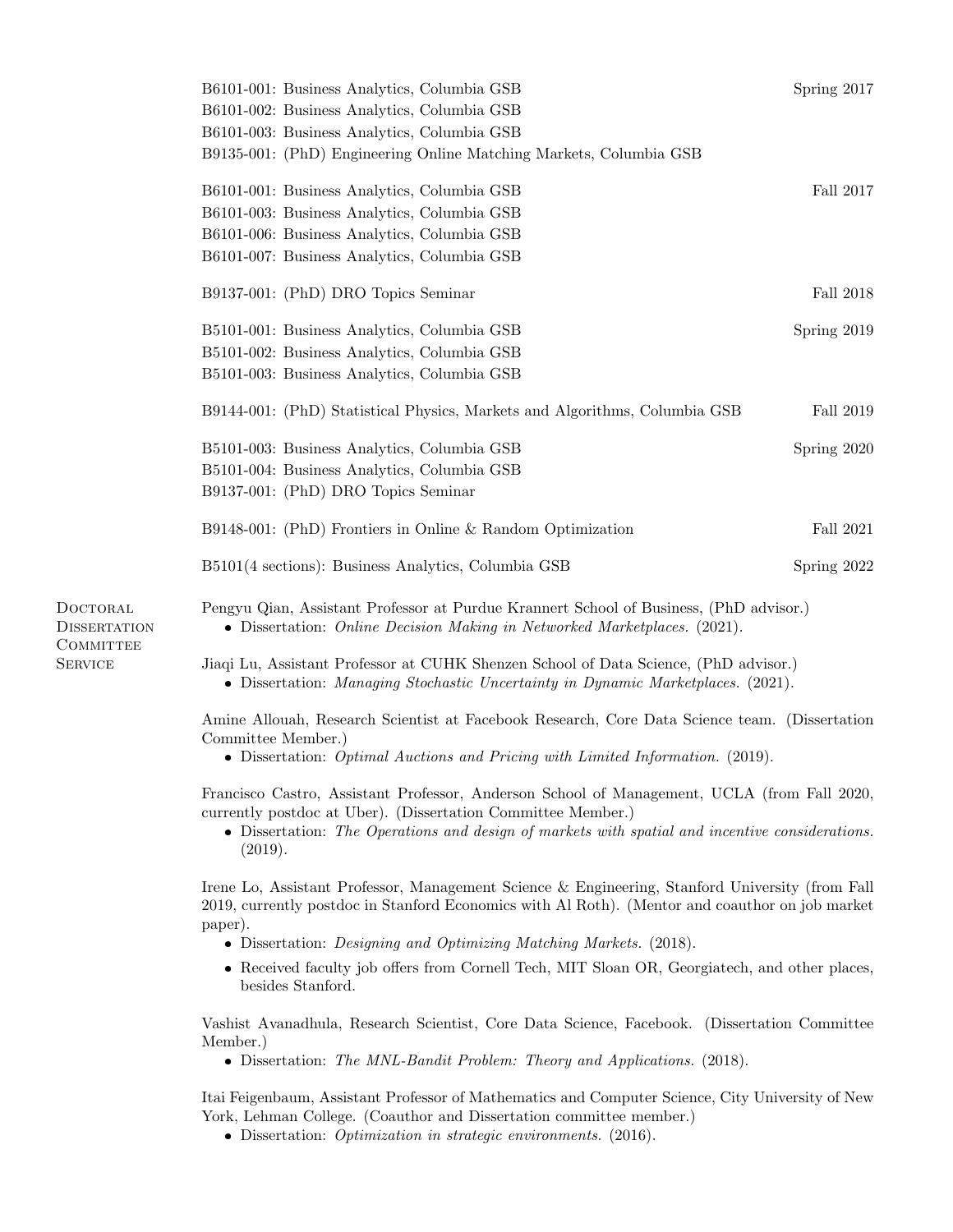| DOCTORAL<br><b>STUDENT</b>               | Past PhD students: Pengyu Qian, Jiaqi Lu Past postdoc: Abhinav Sinha                                                                                                                                                                                                                                                                                                                                   |
|------------------------------------------|--------------------------------------------------------------------------------------------------------------------------------------------------------------------------------------------------------------------------------------------------------------------------------------------------------------------------------------------------------------------------------------------------------|
| <b>MENTORSHIP</b>                        | Current PhD students: Judy Gan and Akshit Kumar. Current postdoc: Yilun Chen                                                                                                                                                                                                                                                                                                                           |
|                                          | I have previously worked with DRO PhD student Utkarsh Patange, and with the following aca-<br>demics/researchers when they were PhD students: Nick Arnosti (Stanford MS&E), Itai Feigenbaum<br>(Columbia IEOR), Vijay Kamble (postdoc at Stanford MS&E), Irene Lo (Columbia IEOR), Se-<br>ungki Min (Columbia DRO), Daniela Saban (Columbia DRO), Peng Shi (MIT Sloan), Xuan Zhang<br>(Columbia IEOR). |
| <b>PUBLICATIONS</b>                      | Authorship order in operations management and related fields including economics, computer science<br>and operations research, is conventionally alphabetic by last name.                                                                                                                                                                                                                              |
| <b>JOURNAL PAPERS</b><br>(PEER REVIEWED) | 15. Y. Kanoria and D. Saban, "Facilitating the Search for Partners on Matching Platforms," Man-<br><i>agement Science</i> , $67(10)$ , $2021$ .                                                                                                                                                                                                                                                        |
|                                          | 14. R. Johari, V. Kamble, and Y. Kanoria, "Matching while Learning," Operations Research, 69(2),<br>2021.                                                                                                                                                                                                                                                                                              |
|                                          | 13. Y. Kanoria and H. Nazerzadeh, "Incentive-compatible Learning of Reserve Prices For Repeated<br>Auctions," Operations Research, 69(2), 2021.                                                                                                                                                                                                                                                        |
|                                          | 12. I. Feigenbaum, Y. Kanoria, I. Lo and J. Sethuraman, "Dynamic Matching in School Choice:<br>Efficient Seat Reallocation After Late Cancellations," Management Science, 66(11), 4921-5484,<br>2020.                                                                                                                                                                                                  |
|                                          | 11. I. Ashlagi, M. Braverman, Y. Kanoria and P. Shi, "Clearing matching markets efficiently: infor-<br>mative signals and match recommendations," Management Science, 66(5), 2163-2193, 2020.                                                                                                                                                                                                          |
|                                          | 10. N. Arnosti, R. Johari and Y. Kanoria, "Managing congestion in matching markets," Manufac-<br>turing and Service Operations Management, special issue on Sharing Economy and Innovative<br>Marketplaces, $23(3)$ , $2021$ .                                                                                                                                                                         |
|                                          | 9. S. Baswana, P. P. Chakrabarti, S. Chandran, Y. Kanoria and U. Patange, "Centralized ad-<br>missions for engineering colleges in India," INFORMS Journal on Applied Analytics, 49(5), pp.<br>338-354, special issue for finalists for the 2018 Daniel H. Wagner Prize for Excellence in Opera-<br>tions Research Practice.                                                                           |
|                                          | 8. Y. Kanoria, D. Saban and J. Sethuraman, "The size of the core in random assignment markets,"<br><i>Operations Research</i> , 66(3):597-892, 2018.                                                                                                                                                                                                                                                   |
|                                          | 7. R. Anderson, I. Ashlagi, D. Gamarnik, and Y. Kanoria, "Efficient dynamic barter exchange,"<br><i>Operations Research</i> , 65(6), 1446-1459, 2017.                                                                                                                                                                                                                                                  |
|                                          | 6. I. Ashlagi, Y. Kanoria and J. Leshno, "Unbalanced random matching markets: the stark effect<br>of competition," Journal of Political Economy, 125(1), Feb 2017.                                                                                                                                                                                                                                     |
|                                          | 5. M. Bayati, C. Borgs, J. Chayes, Y. Kanoria, and A. Montanari, "Bargaining dynamics in ex-<br>change networks," Journal of Economic Theory, Vol. 156, pp. 417–454, March 2015.                                                                                                                                                                                                                       |
|                                          | 4. M. Ibrahimi, Y. Kanoria, M. Kraning and A. Montanari, "The Set of Solutions of Random<br>XORSAT Formulae," Annals of Applied Probability, Vol. 25, No. 5, Sep 2015.                                                                                                                                                                                                                                 |
|                                          | 3. Y. Kanoria and A. Montanari, "Majority dynamics on trees and the dynamic cavity method,"<br>Annals of Applied Probability, Vol. 21, No. 5, Oct 2011.                                                                                                                                                                                                                                                |
|                                          |                                                                                                                                                                                                                                                                                                                                                                                                        |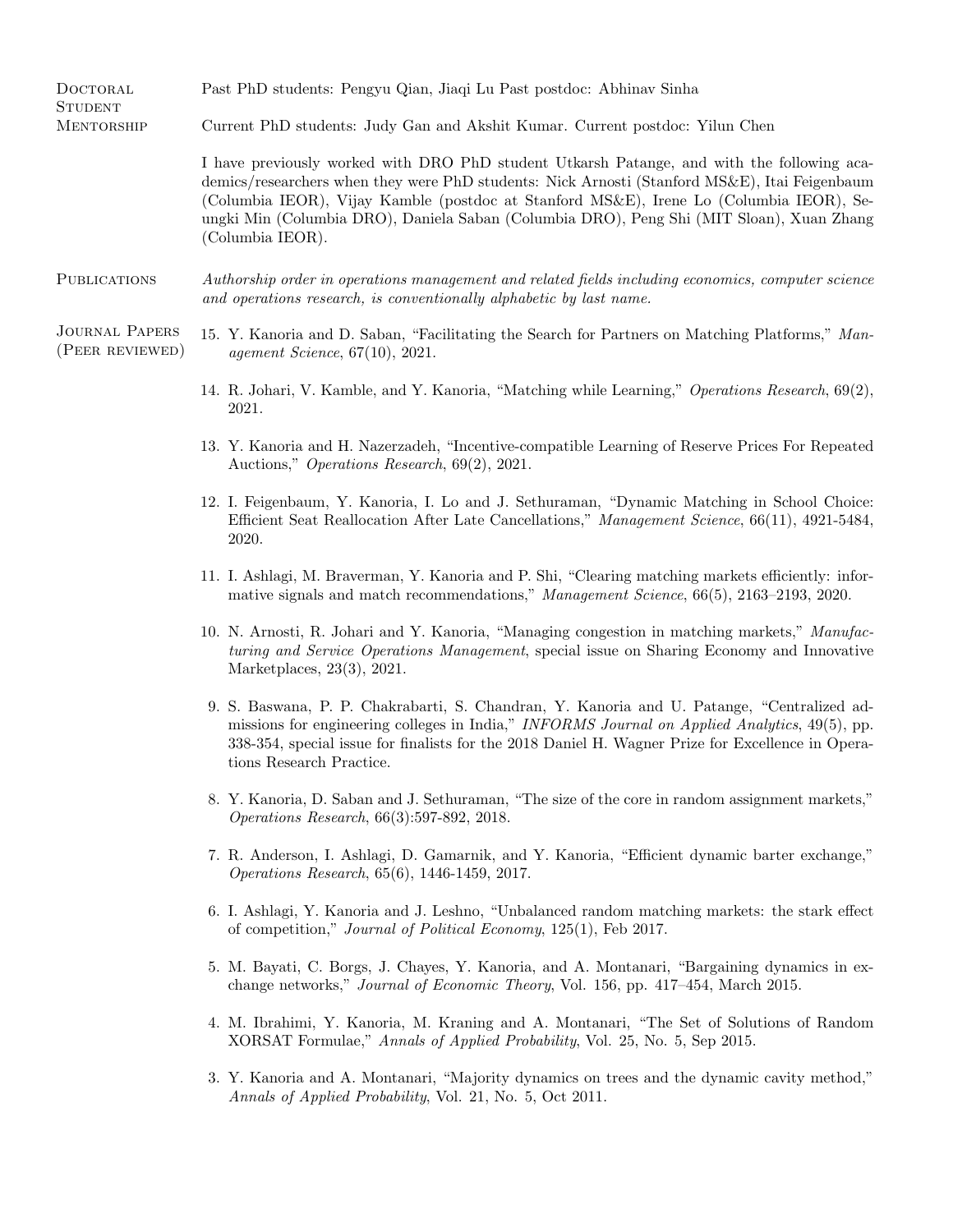|                                       | 2. Y. Kanoria and A. Montanari, "Optimal coding for the deletion channel with small deletion<br>probability," IEEE Transactions on Information Theory, Vol. 59, No. 10, pp. 6192-6219, Oct.<br>2013.                   |
|---------------------------------------|------------------------------------------------------------------------------------------------------------------------------------------------------------------------------------------------------------------------|
|                                       | 1. Y. Kanoria and O. Tamuz, "Tractable Bayesian Social Learning," IEEE Journal on Selected<br>Areas in Communication, Vol. 31, No. 4, pp. 756-765, April 2013.                                                         |
| <b>WORKING PAPERS</b>                 | Y. Kanoria and P. Qian, "Blind Dynamic Resource Allocation in Closed Networks via Mirror Back-<br>pressure," major revision at Management Science.                                                                     |
|                                       | S. Banerjee, Y. Kanoria and P. Qian, "Dynamic Assignment Control of a Closed Queueing Network<br>under Complete Resource Pooling".                                                                                     |
|                                       | Y. Kanoria, I. Lobel and J. Lu, "Managing Customer Churn Via Service Mode Control".                                                                                                                                    |
|                                       | Y. Kanoria, S. Min and P. Qian, "Which random matching markets exhibit a stark effect of compe-<br>tition?".                                                                                                           |
|                                       | N. Immortica, Y. Kanoria, and J. Lu, "When does competition and costly information acquisition<br>lead to a deadlock?" working paper.                                                                                  |
|                                       | Y. Kanoria, J. Gan, and X. Zhang, "Local algorithms for dynamic optimization in networks,"<br>manuscript in progress.                                                                                                  |
| PEER REVIEWED<br>CONFERENCE<br>PAPERS | Y. Kanoria, S. Min and P. Qian, "Which random matching markets exhibit a stark effect of compe-<br>tition?" ACM-SIAM Symp. on Discrete Algorithms (SODA), 2020.                                                        |
|                                       | Y. Kanoria and P. Qian, "Blind Dynamic Resource Allocation in Closed Networks via Mirror Back-<br>pressure," ACM Conference on Economics and Computation (EC), 2020.                                                   |
|                                       | S. Baswana, P. P. Chakrabarti, S. Chandran, Y. Kanoria and U. Patange, "Centralized admissions"<br>for engineering colleges in India," ACM Conference on Economics and Computation (EC), 2019.                         |
|                                       | S. Banerjee, Y. Kanoria and P. Qian (2017), "State Dependent Control of Closed Queueing Net-<br>works," ACM SIGMETRICS, 2018.                                                                                          |
|                                       | R. Johari, V. Kamble, and Y. Kanoria, "Matching while Learning," ACM Conference on Economics<br>and Computation (EC), 2017.                                                                                            |
|                                       | I. Ashlagi, M. Braverman, Y. Kanoria and P. Shi, "Communication Requirements and Informative<br>Signaling in Matching Markets," ACM Conference on Economics and Computation (EC), 2017.                                |
|                                       | Y. Kanoria and D. Saban, "Facilitating the search for partners on matching platforms: restricting<br>agent actions," $ACM$ Conference on Economics and Computation (EC), 2017.                                         |
|                                       | Itai Feigenbaum, Yash Kanoria, Irene Lo and Jay Sethuraman, "Dynamic Matching in School Choice:<br>Efficient Seat Reallocation After Late Cancellations," Conference on Web and Internet Economics<br>$(WINE)$ , 2016. |
|                                       | Y. Kanoria, D. Saban and J. Sethuraman, "The size of the core in random assignment markets."<br>ACM-SIAM Symp. on Discrete Algorithms (SODA), 2015.                                                                    |
|                                       | Y. Kanoria and H. Nazerzadeh, "Dynamic Reserves For Repeated Auctions: Learning from Bids,"<br>Conference on Web and Internet Economics (WINE), 2014.                                                                  |
|                                       | N. Arnosti, R. Johari and Y. Kanoria, "Managing search in decentralized matching markets," ACM<br>Conference on Economics and Computation (EC), 2014.                                                                  |
|                                       |                                                                                                                                                                                                                        |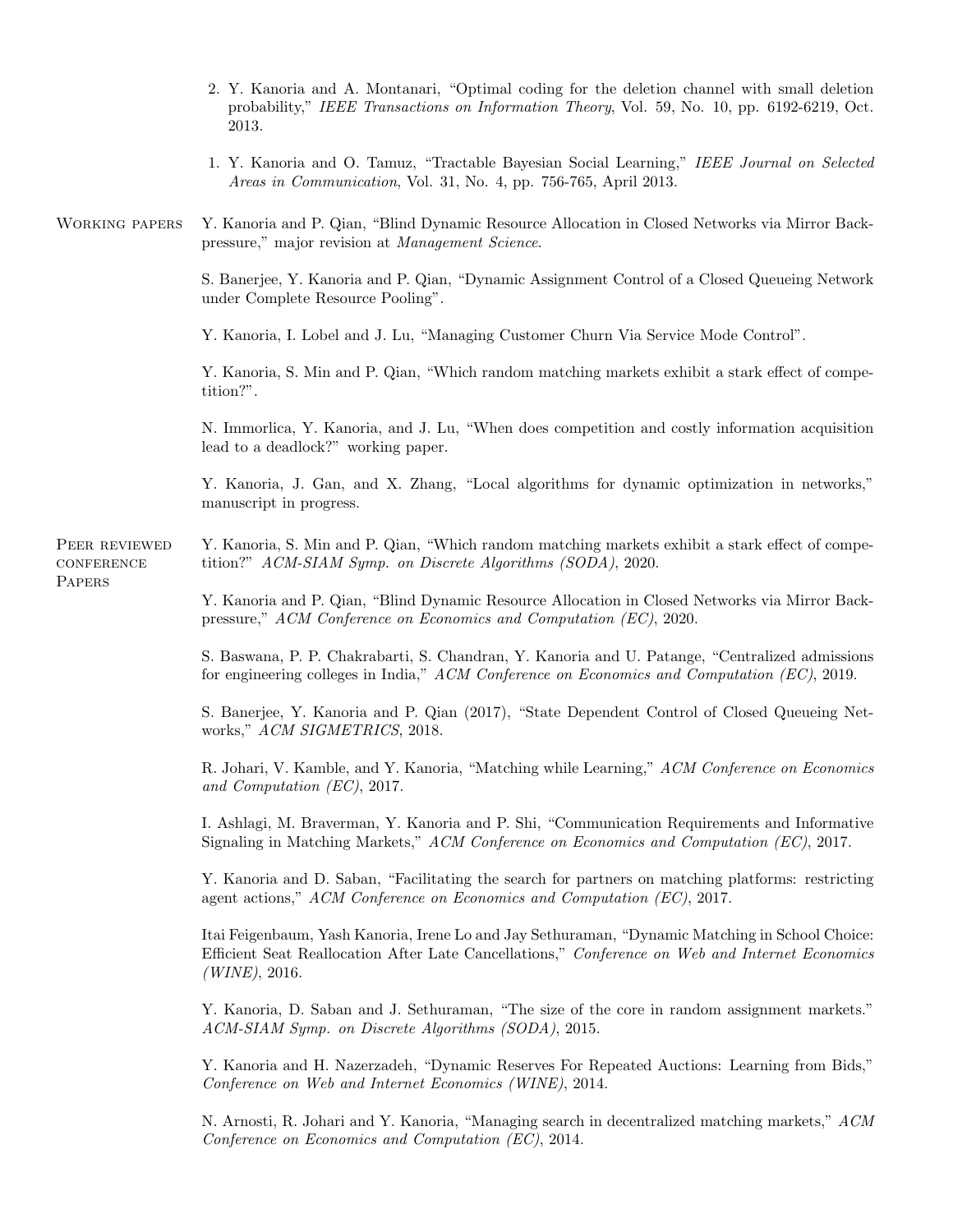I. Ashlagi, Y. Kanoria and J. D. Leshno, "Unbalanced random matching markets," ACM Conference on Economics and Computation (EC), 2013.

Y. Kanoria and O. Tamuz, "Tractable Bayesian Social Learning on Trees," IEEE Intl. Symposium on Information Theory (ISIT), 2012.

M. Ibrahimi, Y. Kanoria, M. Kraning and A. Montanari, "The Set of Solutions of Random XORSAT Formulae," ACM-SIAM Symp. on Discrete Algorithms (SODA), 2012.

Y. Kanoria, A. Montanari, D. Tse and B. Zhang, "Distributed Storage for Intermittent Energy Sources: Control Design and Performance Limits," Annual Allerton Conf. on Communication, Control and Computing, 2011.

Y. Kanoria and A. Montanari, "Subexponential convergence for information aggregation on regular trees," IEEE Conf. on Decision and Control and European Control Conf. (CDC-ECC), 2011.

Y. Kanoria, "A FPTAS for Bargaining Networks with Unequal Bargaining Powers," Conference on Web and Internet Economics (WINE), 2010.

Y. Kanoria, M. Bayati, C. Borgs, J. Chayes and A. Montanari, "Fast Convergence of Natural Bargaining Dynamics in Exchange Networks," ACM-SIAM Symp. on Discrete Algorithms (SODA), 2011.

Y. Kanoria and A. Montanari, "On the deletion channel with small deletion probability," IEEE Intl. Symposium on Information Theory (ISIT), 2010, Student Paper Award.

Y. Kanoria, S. Mitra and A. Montanari, "Statistical Static Timing analysis using Markov chain Monte Carlo," Design, Automation and Test in Europe (DATE), 2010.

C. Dutta, Y. Kanoria, D. Manjunath and J. Radhakrishnan, "A Tight Lower Bound for Parity in Noisy Communication Networks," ACM-SIAM Symposium on Discrete Algorithms (SODA), 2008.

Y. Kanoria and D. Manjunath, "On Distributed Computation in Noisy Random Planar Networks," IEEE Intl. Symp. on Information Theory (ISIT), 2007.

| GRANTS AND     | "Design of Matching Markets" NSF CAREER Award, National Science Foundation, USA. 2017- |
|----------------|----------------------------------------------------------------------------------------|
| <b>FUNDING</b> | 2022. Principal Investigator. Award amount: \$500,000.                                 |

"Centralized seat allocation for engineering colleges in India" Jerome A. Chazen Institute of International Business grant. 2015-16. Principal Investigator. Award amount: \$10,000.

| HONORS AND<br>AWARDS | Finalist for the Wagner Prize for Excellence in OR Practice                                              | 2018      |
|----------------------|----------------------------------------------------------------------------------------------------------|-----------|
|                      | National Science Foundation CAREER Award                                                                 | 2017      |
|                      | Simons-Berkeley Research Fellowship                                                                      | Fall 2015 |
|                      | INFORMS JFIG Junior Faculty Paper Award (second prize)                                                   | 2014      |
|                      | Student Paper Award at IEEE Intl. Symposium on Information Theory                                        | 2010      |
|                      | Numerical Technologies Founders' Prize for top score on the EE PhD Qualifying<br>Examination at Stanford | 2008      |
|                      | President of India Gold Medal at IIT Bombay for standing first in the institute                          | 2007      |
|                      | Gold Medal and second overall at the International Physics Olympiad                                      | 2003      |
|                      | Gold Medal and second overall at the International Chemistry Olympiad                                    | 2003      |
|                      | Ranked 2nd at the All India IIT Joint Entrance Examination                                               | 2003      |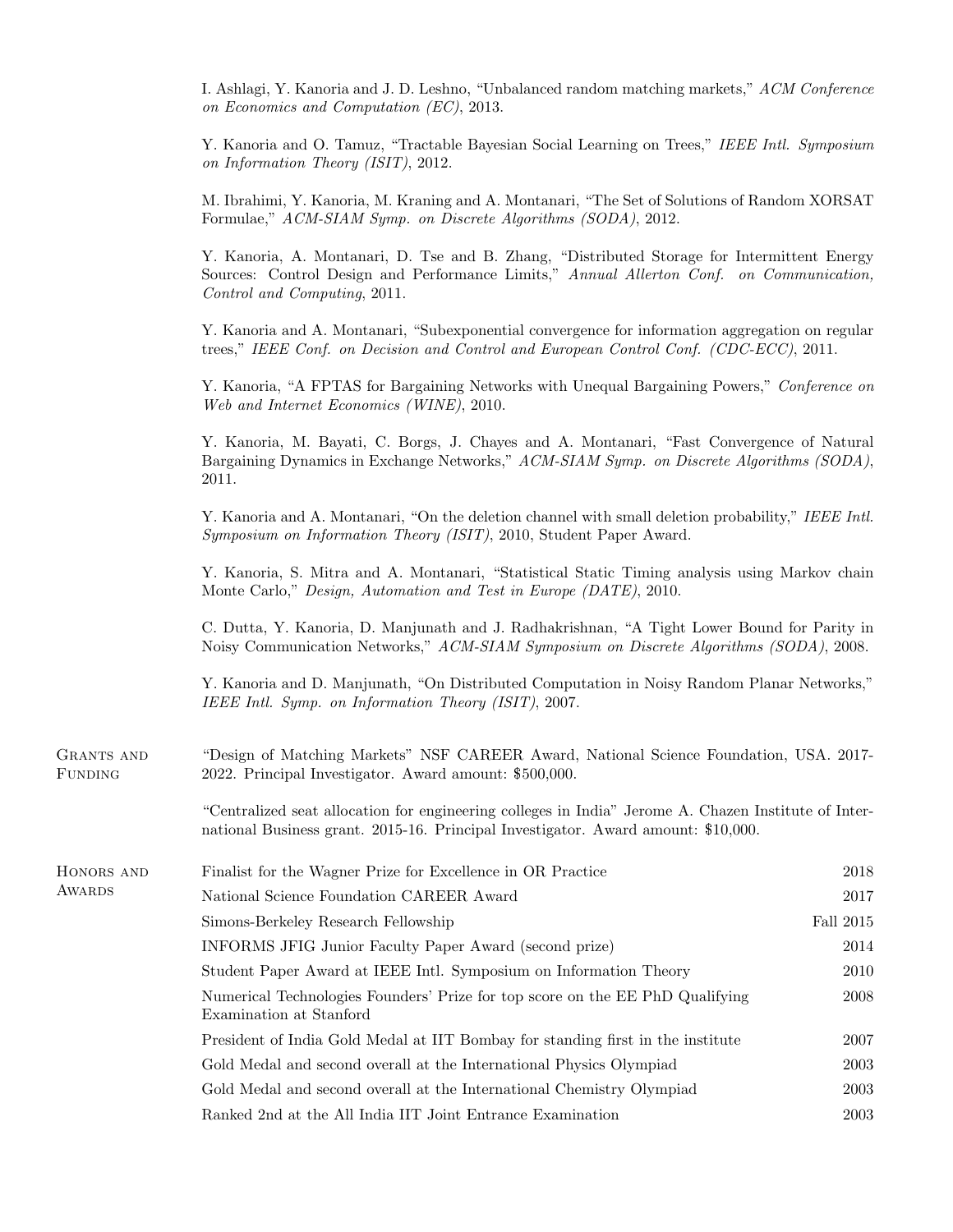**PROFESSIONAL** SERVICE & **ACTIVITIES** 

Associate Editor (since Aug 2016), Operations Research.

Senior Program Committee member for ACM Conference on Economics and Computation (EC), in 2019 and again in 2020. Area Chair for ACM EC in 2021. PC member for ACM EC in 2022.

Meritorious Service Award, 2013, Operations Research.

Program Committee member for the World Wide Web conference (WWW), 2013, and ACM Conference on Economics and Computation, 2016, 2017 and 2018. Reviewer for the MSOM conference in 2016 and 2018.

Reviewer for Management Science, Operations Research, Mathematics of Operations Research, Manufacturing and Service Operations Management, Econometrica, Review of Economic Studies, Probability Theory and Related Fields, Random Structures and Algorithms, Stochastic Systems, Annals of Applied Probability, Economic Theory, Games and Economic Behavior, Theoretical Economics, American Economic Journal: Microeconomics, Automatica, SIAM Journal on Discrete Mathematics, IEEE Trans. on Information Theory, IEEE Trans. on Automatic Control, ACM Transactions on Algorithms, Electronic Journal of Probability, Internet Mathematics, IEEE Trans. on Computers and IEEE Trans. on Communications. ACM-SIAM Symp. on Economics and Computation, ACM Symp. on Theory of Computing, ACM-SIAM Symp. on Discrete Algorithms, Conference on Web and Internet Economics, Symp. on Algorithmic Game Theory, IEEE Intl. Symp. on Information Theory, Information Theory Workshop, Performance, IEEE Conf. on Decision and Control, Intl. Conf. on VLSI design, and Intl. Workshop on Algorithms and Computation.

Organizer of "Marketplace Algorithms and Design," a weekly online seminar along with Gagan Goel and Daniela Saban, during June-August 2020.

Co-organized a workshop on "Platform Markets" with Steve Tadelis at the Simons Institute for the Theory of Computing in UC Berkeley, September 2019. The workshop was part of the "Online and Matching-Based Market Design" program in Fall 2019.

Organized a tutorial entitled "Backpressure: A Network Control Approach to Running Marketplaces" at the ACM Conference on Economics and Computation 2019.

Director of the DRO division's PhD program since Fall 2018.

Served on school-wide committees on Data Science, and on the RA and summer internship programs, in 2018.

Co-organizer of weekly DRO-IEOR seminar at Columbia from Spring 2017 to Spring 2018.

Organized a weekly "Learning and market design" seminar series at Simons Institute, Fall 2015, as part of Economics and Computation program.

Organized a "Reverse Field Trip" involving speakers from local companies on Nov 9, 2015, at Simons Institute, as part of Economics and Computation program.

|                                         | Professional Affiliations:<br><b>INFORMS</b><br>Association for Computing Machinery                      | $2011$ - present<br>$2007$ - present |
|-----------------------------------------|----------------------------------------------------------------------------------------------------------|--------------------------------------|
| INVITED TALKS &<br><b>PRESENTATIONS</b> | Survey: Online matching markets<br>Dagstuhl Seminar on "Matching Under Preferences: Theory and Practice" | 2021                                 |
|                                         | <b>Dynamic Spatial Matching</b><br>SNAPP seminar<br>Columbia Econ theory seminar                         | 2021<br>2021                         |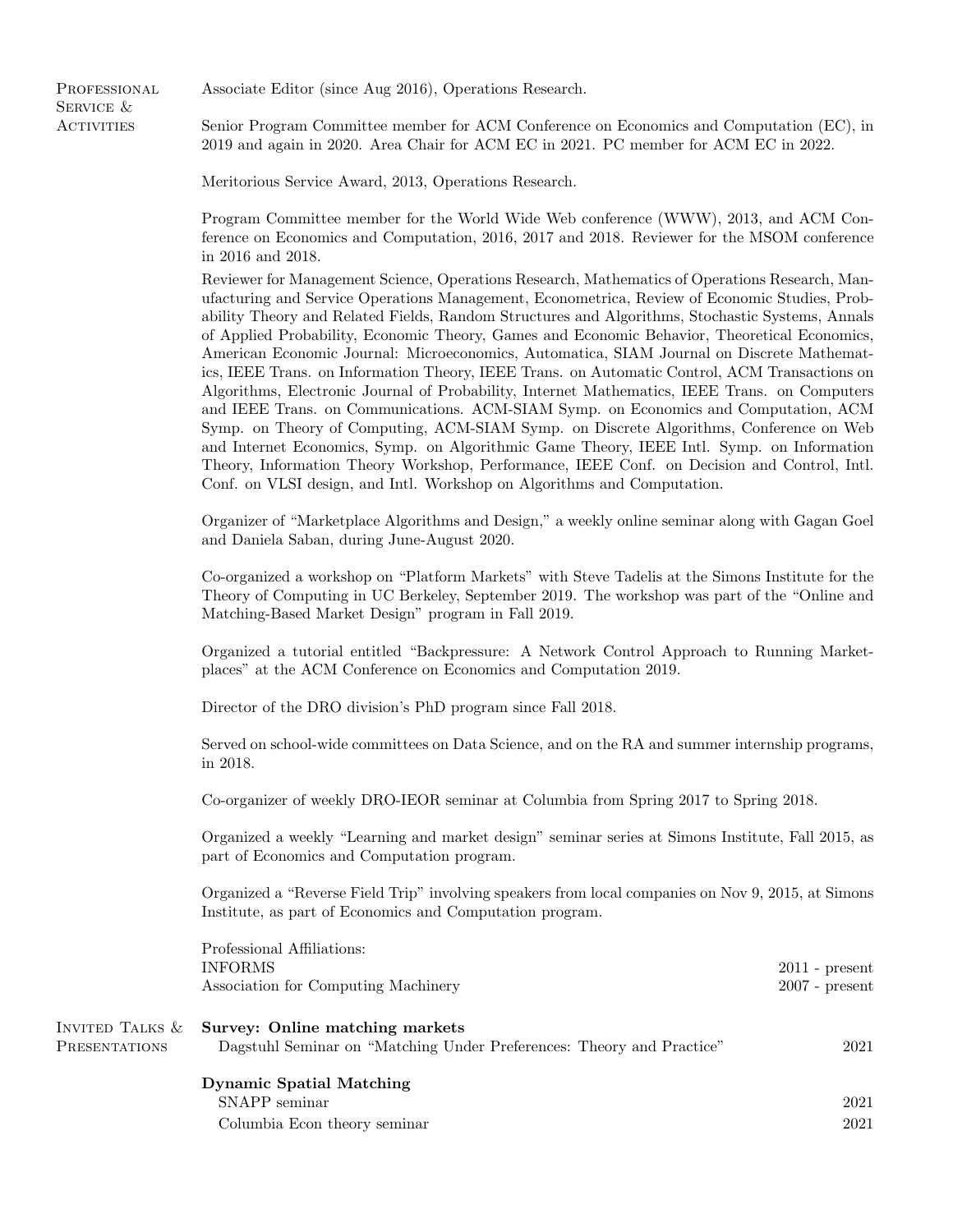| <b>INFORMS</b> Annual meeting                                                                                                      | 2021         |
|------------------------------------------------------------------------------------------------------------------------------------|--------------|
| Stanford Market Design seminar                                                                                                     | 2021         |
| Competition and search frictions in (random) matching markets<br>(Co-authors: I. Ashlagi, J. Leshno, S. Min, & P. Qian)            |              |
| MSO seminar, London Business School                                                                                                | Oct 2020     |
| Near Optimal Control of a Ride-Hailing Platform via Mirror Backpressure<br>$(Co$ -author: P. Qian)                                 |              |
| OIDD seminar, Wharton                                                                                                              | Oct 2020     |
| EE seminar, IIT Bombay                                                                                                             | Aug 2019     |
| Coauthor talks:                                                                                                                    |              |
| Kellogg-Wharton OM Workshop                                                                                                        | 2020         |
| <b>INFORMS</b> Annual meeting                                                                                                      | 2019         |
| <b>INFORMS</b> Applied Probability Society conference                                                                              | 2019         |
| MSOM Annual Conference                                                                                                             | 2019         |
| Marketplace Innovation workshop                                                                                                    | 2019         |
| <b>State Dependent Control of Ride-Hailing Systems</b><br>(Co-authors: S. Banerjee & P. Qian)                                      |              |
| Plenary: Marketplace Innovation workshop, Stanford, CA                                                                             | June 2019    |
| Workshop on Machine Learning and User Decision Making,                                                                             |              |
| Institut Henri Poincare, Paris, France                                                                                             | May 2019     |
| Chicago Booth School of Business brown bag seminar, Chicago, IL                                                                    | Feb 2019     |
| Kellogg School of Management Operations seminar, Evanston, IL                                                                      | Feb 2019     |
| CMU Tepper School of Business OM seminar, Pittsburgh, PA                                                                           | Jan $2019\,$ |
| Duke Fuqua School of Business Decision Sciences seminar, Durham, NC                                                                | Nov 2018     |
| Yale School of Management, OM seminar, New Haven, CT                                                                               | Nov 2018     |
| GeorgiaTech ISyE seminar, Atlanta, GA                                                                                              | Oct $2018$   |
| Cornell ORIE seminar, Ithaca, NY                                                                                                   | Sep 2018     |
| Uber, Marketplace data science team, San Francisco, CA                                                                             | Jun 2018     |
| Lyft, Marketplace data science team, San Francisco, CA                                                                             | Jun 2018     |
| DiDi (visiting team including head of research), Columbia U, New York, NY                                                          | Jun 2018     |
| Ola, Data science team, Bangalore, India & San Francisco, CA (via Google Hangout)                                                  | Apr 2018     |
| Columbia University Math Finance seminar, New York, NY                                                                             | Mar 2018     |
| Microsoft Research, Theory lunch, Redmond, WA                                                                                      | Jan 2018     |
| Coauthor talks (partial list):                                                                                                     |              |
| INFORMS Applied Probability Society conference                                                                                     | 2019         |
| <b>INFORMS</b> Annual meeting                                                                                                      | 2018         |
| MSOM Annual Conference                                                                                                             | 2018         |
| Marketplace Innovation Workshop                                                                                                    | 2018         |
| ACM SIGMETRICS conference                                                                                                          | 2018         |
| <b>INFORMS</b> Annual Meeting                                                                                                      | 2017         |
| Centralized admissions for engineering colleges in India<br>(Co-authors: S. Baswana, P. P. Chakrabarti, S. Chandran, & U. Patange) |              |
| INFORMS Annual Meeting (session for Wagner prize finalists), Phoenix, AZ                                                           | Nov 2018     |
| NBER Market Design workshop, Stanford, CA                                                                                          | Oct 2018     |
| Revenue Management and Pricing section conference, Toronto, Canada<br>Coauthor talks (partial list):                               | Jun 2018     |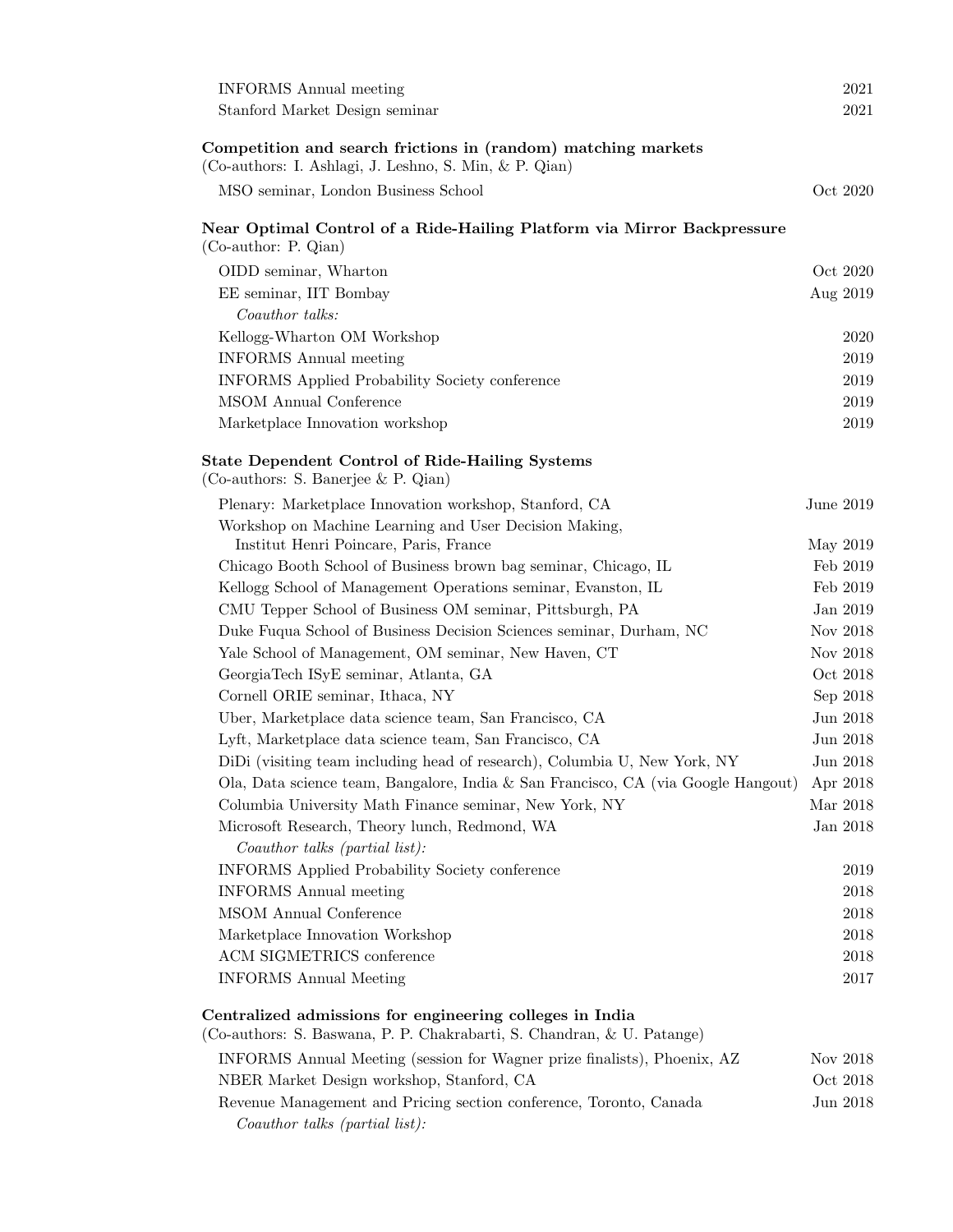Institute lecture, IIT Bombay IIT Kanpur

#### Managing Customer Churn via Service Mode Control

| Coauthor talks:               |      |
|-------------------------------|------|
| <b>INFORMS</b> Annual meeting | 2019 |
| <b>INFORMS</b> Annual Meeting | 2018 |
| MSOM Conference               | 2018 |
| MSOM Conference               | 2017 |
| <b>INFORMS</b> Annual Meeting | 2017 |
|                               |      |

# Dynamic Matching in School Choice: Efficient Seat Reallocation After Late Cancellations

| (Co-authors: I. Feigenbaum, I. Lo & J. Sethuraman)                 |          |
|--------------------------------------------------------------------|----------|
| INFORMS Annual Meeting, Phoenix, AZ                                | Nov 2018 |
| Revenue Management and Pricing section conference, Toronto, Canada | Jun 2018 |
| INFORMS Annual meeting, Philadelphia, PA                           | Nov 2015 |
| $\gamma$ $\eta$ $\eta$                                             |          |

Coauthor talks:

Plenary, ACM Symposium on the Theory of Computing, TheoryFest (2018) POMS 29th Annual Conference (2018) Northwestern IEMS (2018) Stanford MS&E (2018) Cornell Tech (2018) Princeton ORFE (2018) JHU Carey (2018) Chicago Booth (2017) Duke Fuqua (2017) Yale SOM (2017) Microsoft Research (2017) Google Research (2017) Facebook (2017) Caltech SISL (2017) Purdue Krannert (2017) MIT Sloan (2017) Cornell ORIE (2017) Georgia Tech ISyE (2017) HKUST (2017) NUS (2017) Workshop for Young Researchers - Cornell ORIE (2017) INFORMS Annual Meeting (2017) INFORMS APS Meeting (2017) MSOM Conference (2017) Fourth International Workshop on Matching Under Preferences (2017) IFORS Conference (2017) Conference on Web and Internet Economics (2016) INFORMS Annual Meeting (2016) University of Montreal, Economics (2018) Workshop on the Internet and Network Economics (2014)

## Incentive-compatible learning of reserve prices for repeated auctions

(Co-author: H. Nazerzadeh)

| INFORMS Annual meeting, Phoenix, AZ                                                   | Nov 2018 |
|---------------------------------------------------------------------------------------|----------|
| INFORMS Annual meeting, Houston, TX                                                   | Oct 2017 |
| Market Algorithms seminar, Google, NYC                                                | Jul 2017 |
| Algorithmic Game Theory and Data Science workshop (in ACM EC), Cambridge, MA Jun 2017 |          |
| Marketplace Innovation Workshop, Stanford, CA                                         | Jun 2017 |
| Coauthor talks:                                                                       |          |

MDML workshop at WWW 2019 (2019) MSOM Conference (2015) INFORMS Applied Probability Society Conference (2015) Conference on Web and Internet Economics (2014) Ad Auction Workshop (2014)

## Facilitating the search for partners on matching platforms

(Co-author: D. Saban)

| IIM Ahmedabad seminar                                                 | 2021      |
|-----------------------------------------------------------------------|-----------|
| Foster School of Business, Univ of Washington, WA                     | Feb 2020  |
| Simons Institute for the Theory of Computing, UC Berkeley, CA         | Sep 2019  |
| Semi-plenary: Stony Brook International Conference on Game Theory, NY | July 2019 |
| Winter OM Conference, Snowbird, UT                                    | Feb 2019  |
| INFORMS Annual meeting, Houston, TX                                   | Oct 2017  |
| INFORMS Applied Probability Society Conference, Northwestern U        | Jul 2017  |
| MSOM Conference, UNC Chapel Hill                                      | Jun 2017  |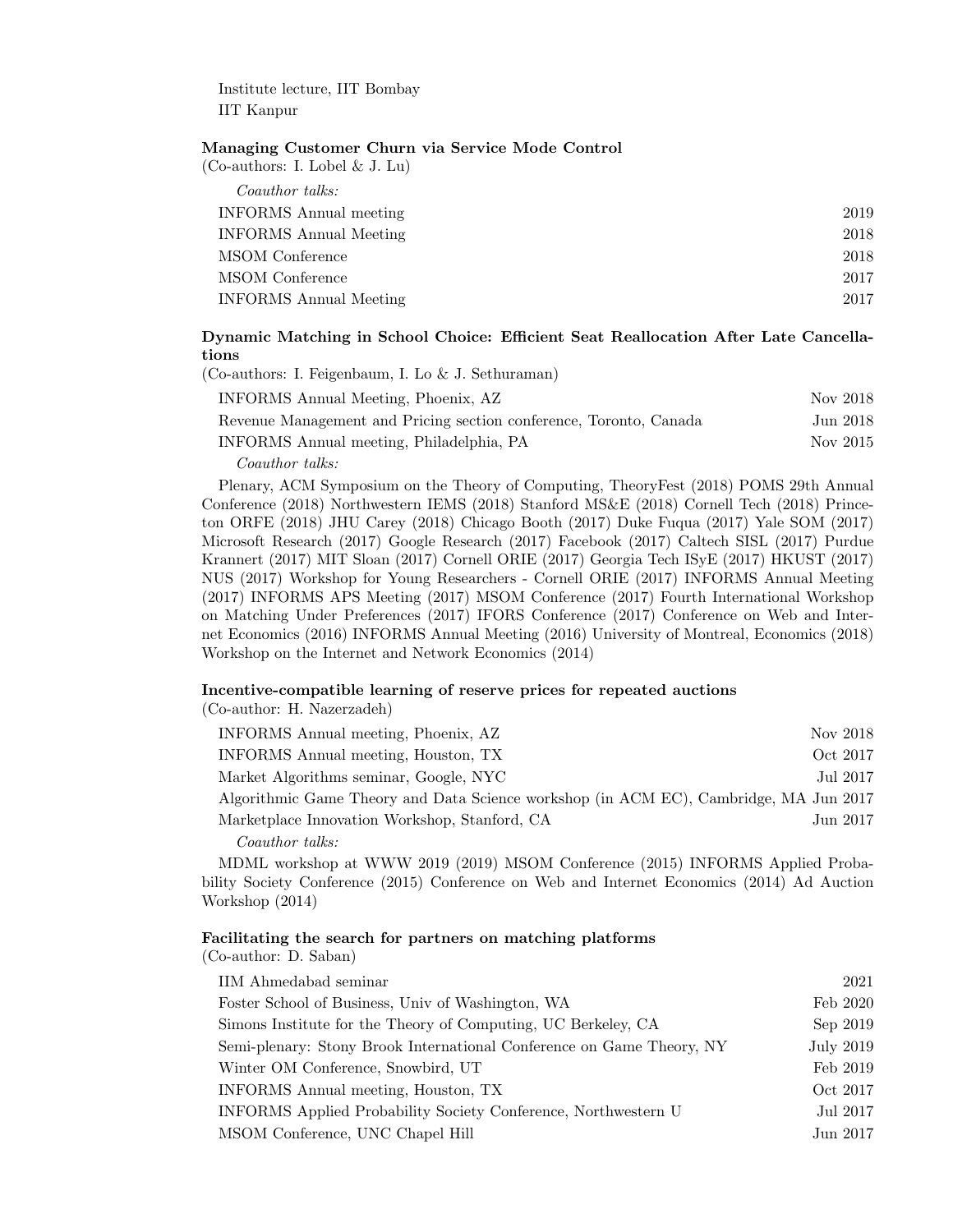| ACM conference on Economics and Computation                                  | Jun 2017 |
|------------------------------------------------------------------------------|----------|
| Chicago Booth Operations Workshop                                            | May 2017 |
| Airbnb, Data Science team, San Francisco, CA                                 | Apr 2017 |
| Market Design workshop, Columbia University                                  | Mar 2017 |
| DRO Brown bag lunch, Columbia Business School                                | Mar 2017 |
| MIT ORC seminar                                                              | Feb 2017 |
| Networks, Matching, and Platforms workshop, Denver, CO                       | Jan 2017 |
| Operations Management Seminar, USC Marshall School of Business               | Oct 2016 |
| Coauthor talks:                                                              |          |
| Cornell Johnson School of Business                                           | 2018     |
| Caltech SSIL                                                                 | 2018     |
| Harvard Business School, Technology and Operations Management                | 2018     |
| Wharton School, Economics, UPenn                                             | 2017     |
| Marketplace Innovation Workshop                                              | 2017     |
| Stanford Graduate School of Business, Operations, Information and Technology | 2017     |
| Simons Institute, UC Berkeley                                                | 2017     |
| Marketplace Innovation Workshop                                              | 2017     |
| <b>INFORMS</b> Annual meeting                                                | 2016     |

## Clearing matching markets efficiently: informative signals and match recommendations (Co-authors: I. Ashlagi, M. Braverman & P. Shi)

| INFORMS Annual Meeting, Phoenix, AZ                            | Nov 2018 |
|----------------------------------------------------------------|----------|
| INFORMS Applied Probability Society Conference, Northwestern U | Jul 2017 |
| Rutgers/DIMACS theory seminar                                  | Feb 2017 |
| INFORMS Annual Meeting, Nashville, TN                          | Nov 2016 |
| Coauthor talks:                                                |          |

ACM conference on Economics and Computation (2017) American Economic Association Annual meeting (2019) Marketplace Innovation Workshop (2017) Columbia University Economic Theory workshop (2017) CIREQ Montreal Microeconomic Theory Conference (2016) ACM Conference on Economics and Computation (EC) (2017) MATCH-UP Conference (2017) INFORMS Annual Meeting (2017)

## Matching while Learning

(Co-authors: R. Johari and V. Kamble)

| INFORMS Revenue Management and Pricing conference | Jun 2016 |
|---------------------------------------------------|----------|
| DRO Brown bag lunch, Columbia Business School     | Mar 2016 |
| Statistics student seminar, Columbia University   | Mar 2016 |
| Upwork, Data science team, Mountain View, CA      | Oct 2015 |
| Coauthor talks:                                   |          |

Army Research Lab (ARL) Workshop on Holistic Scene Understanding (2019) Workshop on Information Theory and Applications (ITA) Plenary (2018) Allerton Conference on Communication, Control, and Computing (2017) ISOM workshop, University of Florida (2018) Operations and Logistics research seminar, UBC Sauder School of Business (2017) IDS seminar, University of Illinois at Chicago (2017) MSOM conference (2017) INFORMS Applied Probability Society Conference (2017) ACM Conference on Economics and Computation (2017) SOAL Seminar, Stanford University (2016)

#### Competition and choice in matching markets

(Co-authors: I. Ashlagi, M. Braverman, J. Leshno & P. Shi)

OR seminar, Stanford Graduate School of Business Nov 2015

# Matching markets: structure, dynamics and design (survey)

EconCS survey seminar, Simons Institute, UC Berkeley Oct 2015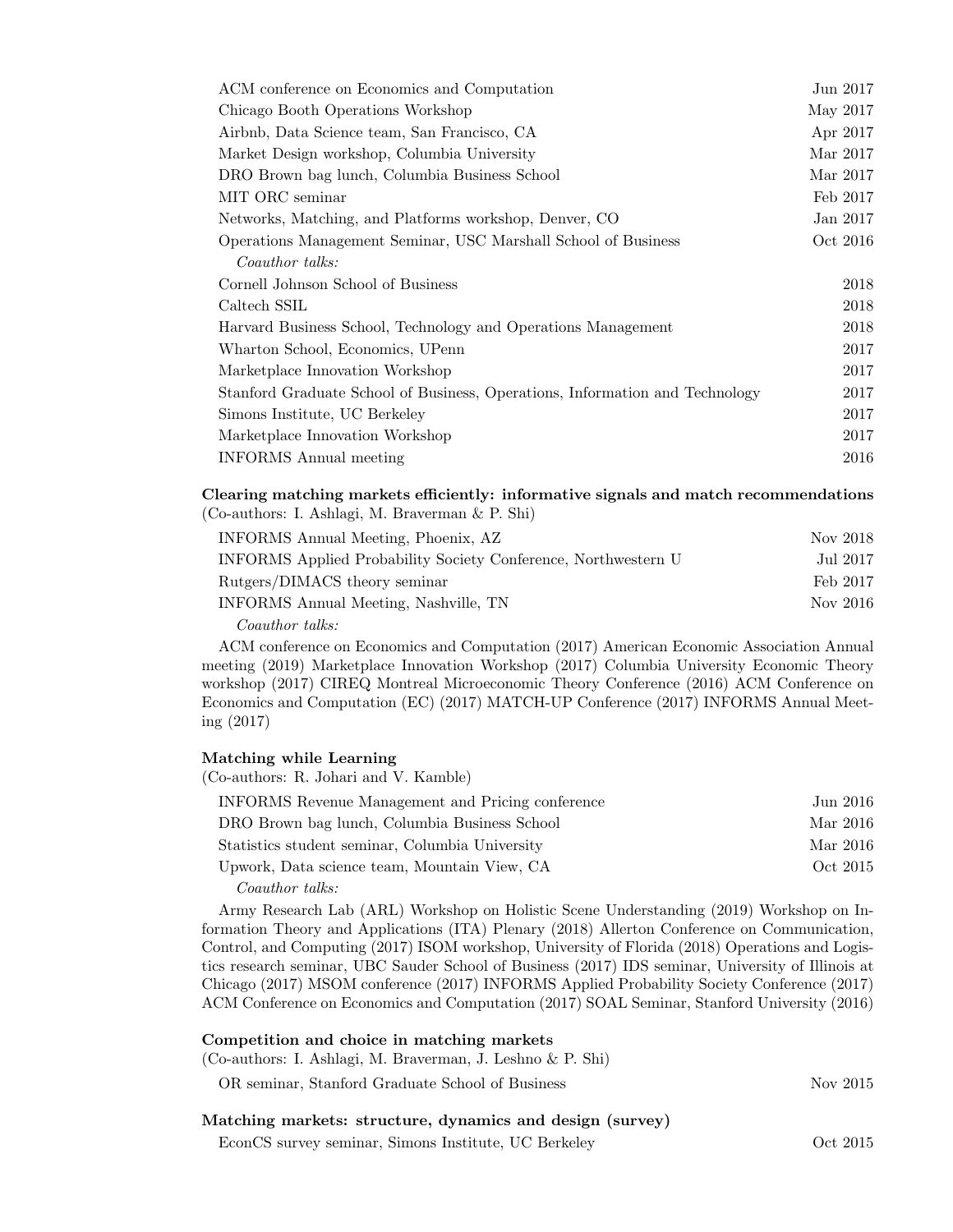## Unbalanced random matching markets

(Co-authors: I. Ashlagi & J. Leshno)

| ACM Conference on Economics and Computation                                                |          | Jun 2015 |
|--------------------------------------------------------------------------------------------|----------|----------|
| Workshop on Graphical Models, Statistical Inference, & Algorithms, IMA, Minnesota May 2015 |          |          |
| CS seminar, IIT Kharagpur, India                                                           |          | Jan 2015 |
| OM seminar, Rotman School of Management                                                    |          | Oct 2014 |
| CS-Econ seminar, Duke University                                                           |          | Oct 2014 |
| CS Theory seminar, Columbia University                                                     |          | Sep 2014 |
| OM seminar, NYU Stern School of Business                                                   |          | Sep 2014 |
| NYC Market design workshop, Columbia University                                            | Dec 2013 |          |
| Google Algorithms seminar, Google, New York                                                | Nov 2013 |          |
| IIT Bombay, Mumbai, India                                                                  | Aug 2013 |          |
| Tata Institute of Fundamental Research, Mumbai, India                                      |          | Jul 2013 |
| Stochastics and Applications seminar, MIT                                                  | Apr 2013 |          |
| Microsoft Research Theory Group Seminar, Redmond, WA                                       | Mar 2013 |          |
| Coauthor talks (partial list):                                                             |          |          |

Matching in Practice, Paris, France (2016) Industrial Engineering, University of Chile (2016) Algorithmic Economics Seminar, CMU (2015) Operations Management, Yale SOM (2015) Computer Science, Theory seminar, Stanford (2015) Marketplace Innovation Workshop (2015) Advances in market design, Paris, France (2014) Market Design summer school, Institute for advanced studies, Hebrew University (2014) Decentralization Conference, Stanford (2014) NSF/CEME/NBER Mathematical Economics Conference, Columbia (2013)

# Managing congestion in dynamic matching markets

(Co-authors: N. Arnosti & R. Johari)

| Columbia Business School Alumni Club of the Bay Area, San Francisco | Sep 2015 |
|---------------------------------------------------------------------|----------|
| Econometric Society World Congress, Montreal, Canada                | Aug 2015 |
| Tata Institute of Fundamental Research, Mumbai, India               | Jul 2015 |
| INFORMS Applied Probability Society Conference, Istanbul, Turkey    | Jul 2015 |
| NYCE (NY Computer Science and Economics) Day                        | Dec 2014 |
| Theory seminar, USC Economics                                       | Nov 2014 |
| Bray Theory Workshop, Caltech HSS                                   | Nov 2014 |
|                                                                     |          |

 $Coauthor$  talks (partial list):

ACM Conference on Economics and Computation (2016). Midway Market Design Workshop, University of Chicago, Plenary (2014) Mostly OM: Workshop on Advanced Topics in Operations Management, Plenary (2014) SIAM Conference on Financial Mathematics and Engineering (2014) Allerton Conference for Communication, Control, and Computing (2014) Stanford University; Department of Management Science and Engineering, Operations Research Seminar, and Graduate School of Business, Operations, Information, and Technology Seminar (joint seminar) (2014) University of Southern California, Marshall School of Business; Operations Management Seminar (2014) New York University, Stern School of Business; Information, Operations, and Management Sciences (IOMS) Seminar (2014)

#### Efficient dynamic barter exchange

(Co-authors: R. Anderson, I. Ashlagi & D. Gamarnik)

| Market design seminar, Stanford Economics                            | Dec 2015 |
|----------------------------------------------------------------------|----------|
| MSOM Conference, U Washington, Seattle                               | Jun 2014 |
| Columbia Statistics student seminar                                  | Nov 2013 |
| Probability seminar, University of Chicago                           | Nov 2013 |
| INFORMS Annual Meeting                                               | Oct 2013 |
| Workshop on Asymptotics of Large Scale Networks, BIRS, Banff, Canada | Mar 2013 |
| Coauthor talks:                                                      |          |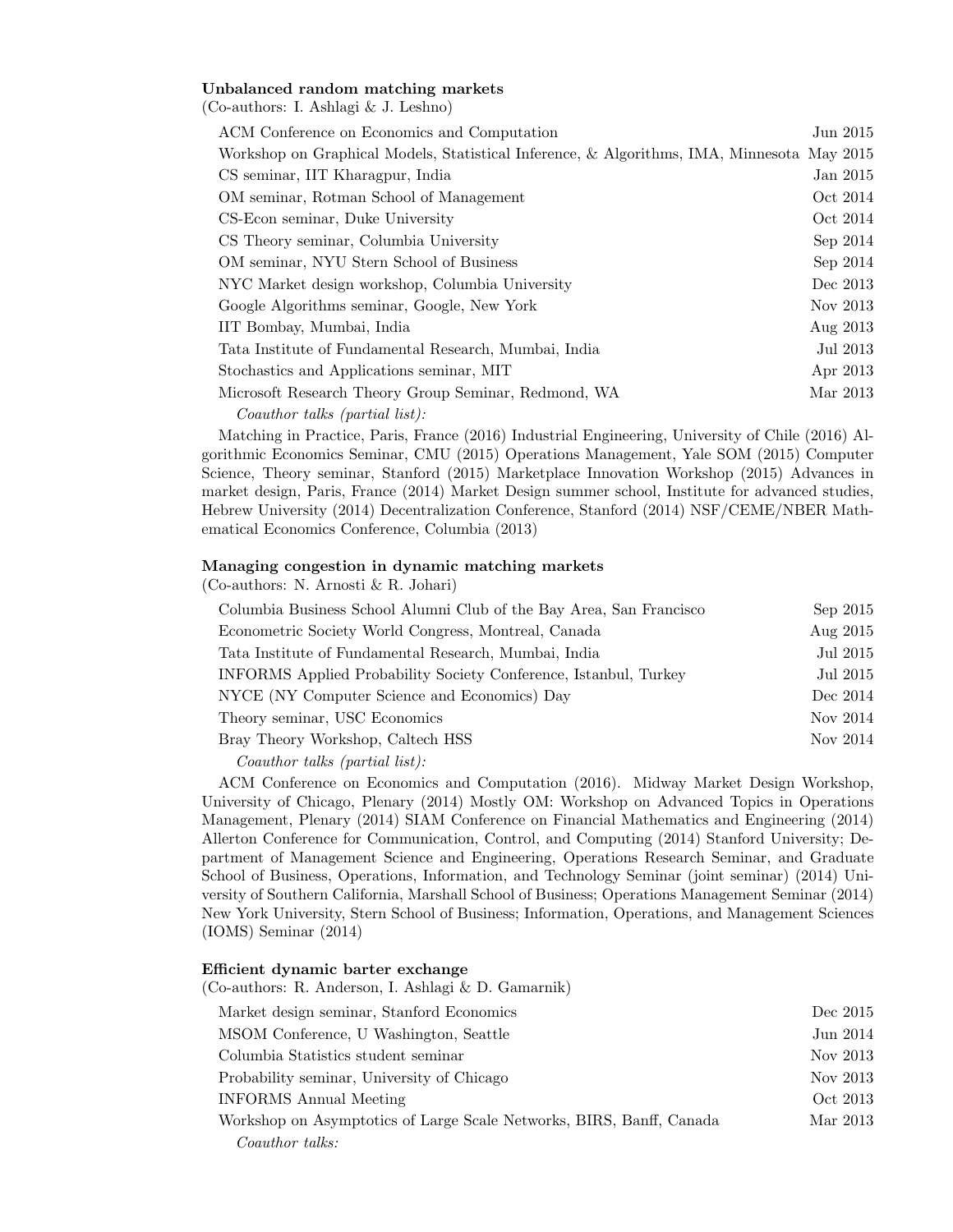ACM-SIAM Symposium on Discrete Algorithms (SODA) (2015) INFORMS Annual Meeting (2014) Industrial Engineering, University of Pittsburgh (2013) Technology and Operations, Ross School of Business, University of Michigan (2013) Operations and Logistics Division, Sauder School of Business, The University of British Columbia (2013) MIT OR Seminar (Best student paper prize presentation) (2013) INFORMS Annual Meeting (2013) INFORMS Annual Meeting (2012) INFORMS APS (2013) Stochastic Networks Conference (Poster only) (2012) Google Research Seminar (2015) Graduate School of Business, Stanford (2015) Industrial Engineering and Management Sciences Seminar, North-Western University (2014) Industrial and Systems Engineering Seminar, Penn State University (2014) Industrial and System Engineering Seminar, University of Illinois at Urbana-Champaign (2014)

#### Convergence of the core in assignment markets

(Co-authors: D. Saban & J. Sethuraman)

 $Cauthor$  talks: ACM-SIAM Symp. on Discrete Algorithms (SODA) (2015)

#### The set of solutions of random XORSAT formulae

(Co-authors: M. Ibrahimi, M. Kraning & A. Montanari)

| Probability seminar, Brown University | Feb 2013 |
|---------------------------------------|----------|
| Stanford probability seminar          | Oct 2012 |
| MIT probability seminar               | Sep 2012 |
| Coauthors talks:                      |          |

Beyond Worst Case Analysis (BWCA) workshop, Stanford (2011) ACM-SIAM Symp. on Discrete Algorithms (SODA) (2012)

## Bargaining dynamics in exchange networks

(Co-authors: M. Bayati, C. Borgs, J. Chayes & A. Montanari)

| ECE seminar, UCSD                                   | Mar 2012 |
|-----------------------------------------------------|----------|
| ECE seminar, Cornell                                | Mar 2012 |
| EE seminar, UIUC                                    | Feb 2012 |
| ELE/Applied Math seminar, Princeton                 | Feb 2012 |
| ORIE, Cornell                                       | Feb 2012 |
| DRO seminar, Columbia GSB                           | Jan 2012 |
| MSR Redmond                                         | Jan 2012 |
| MSR New England                                     | Jan 2012 |
| OR seminar, MIT Sloan                               | Jan 2012 |
| NCD seminar, EECS, UC Berkeley                      | Jan 2012 |
| Microsoft Research India                            | Jan 2012 |
| ECE, University of Maryland                         | Nov 2011 |
| Markets & Social Systems Engineering seminar, UPenn | Nov 2011 |
| INFORMS Annual meeting, Charlotte, NC               | Nov 2011 |
| IEOR seminar, IIT Bombay, India                     | Jan 2011 |
| Econ-CS seminar, UC Berkeley                        | Apr 2010 |
| Algorithms and Complexity seminar, MIT              | Mar 2010 |
| CS Theory Lunch, Stanford                           | Jan 2010 |
| Coauthor talks (partial list):                      |          |
| Several talks, including plenaries/keynotes         |          |
|                                                     |          |

#### Distributed storage for intermittent energy sources

(Co-authors: A. Montanari, D. Tse & B. Zhang)

| INFORMS Annual meeting, Phoenix, AZ                     | Oct 2012 |
|---------------------------------------------------------|----------|
| Information, Decisions and Algorithms meeting, Stanford | Oct 2011 |